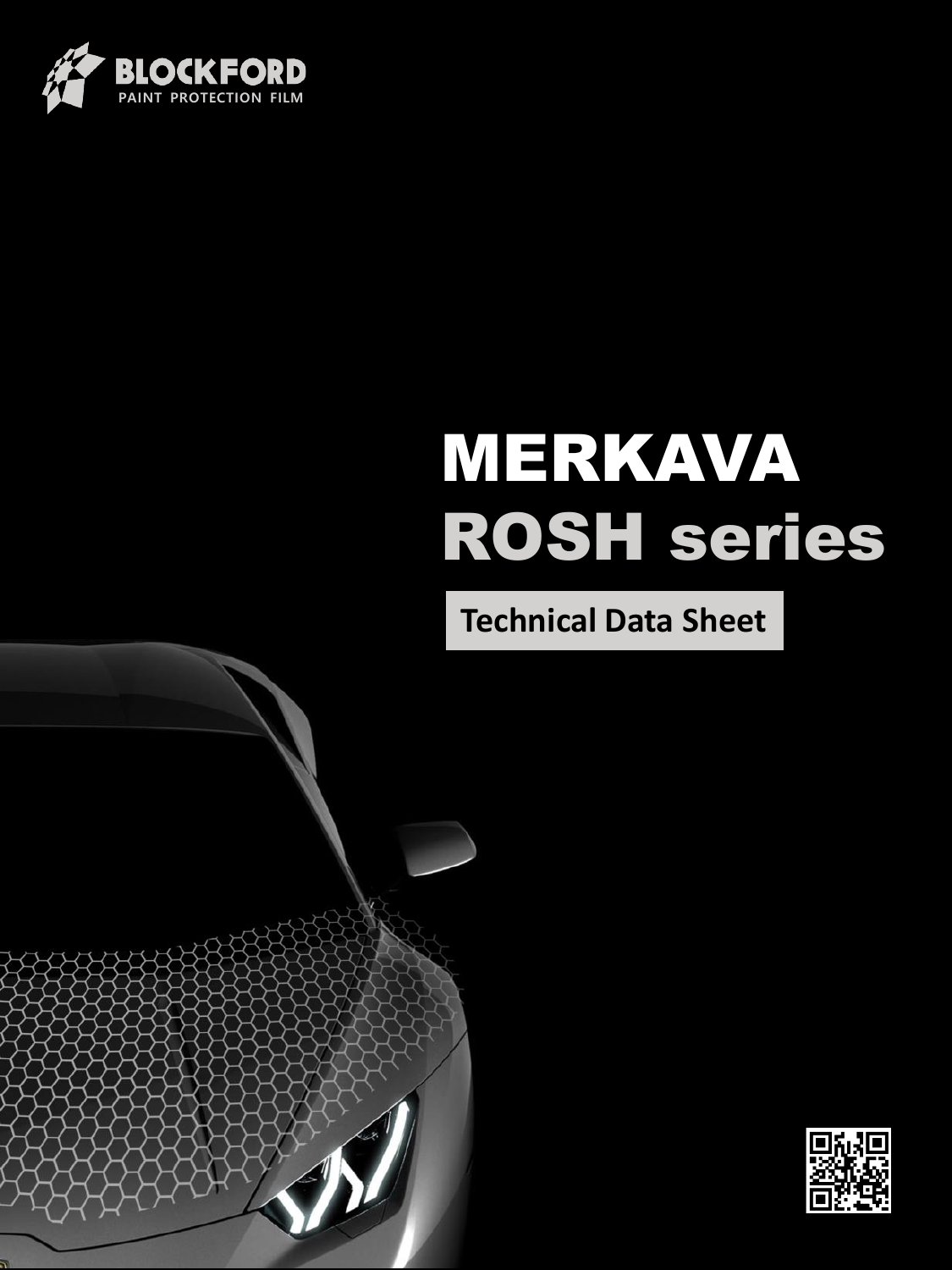

## MERKAVA \_ ROSH

MERKAVA **ROSH** series is a high performance clear-coated aliphatic polyurethane film formulated to protect the surface of vehicles from stone chips, abrasion and corrosion. It is one of the best TPU film used for automotive interior material and provides superb quality of workmanship. It can be used for interior and exterior decoration to improve the appearance of any vehicle or painted surface. ROSH is easy to apply, retains its gloss and resists yellowing and staining better. It also offers superior temperature resistance and self-cleaning performance for high durability and easy maintenance. Moreover, it helps set a headlight part off to advantage and enhance the value of automobile.

#### Features and Structure



- **High Glossy**
- **- Anti- Water Spot**
- **- Hydrophobic**
- **- Anti-Yellowing**
- **- Anti-Solvent**
- **- Anti-Fouling**
- **- Good Installation**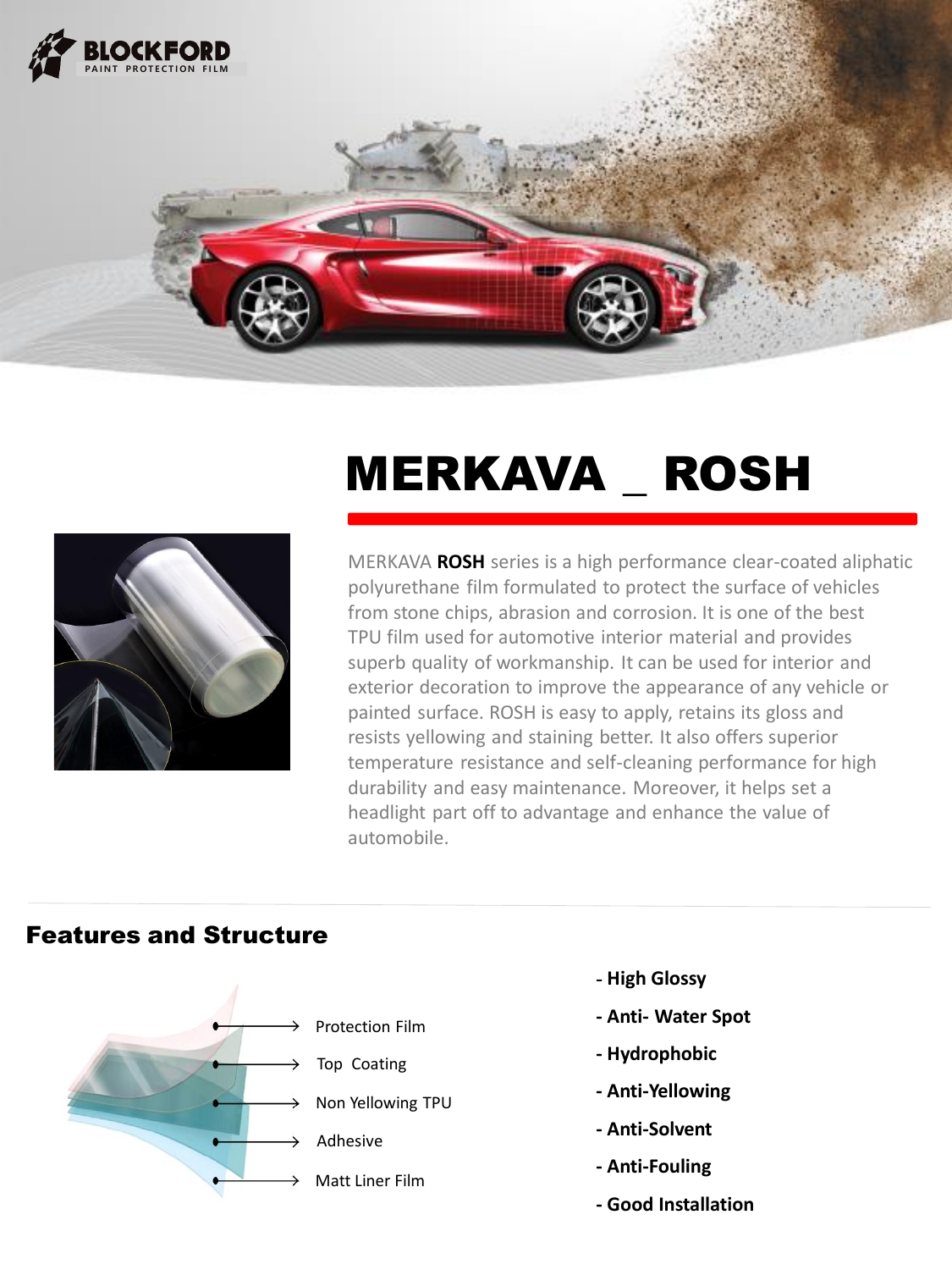#### **1. PHSYCAL PROPERTIES**

| <b>Properties</b> |                            | <b>Value</b>                       | <b>Test Method</b>                                                                                                                                                   |  |
|-------------------|----------------------------|------------------------------------|----------------------------------------------------------------------------------------------------------------------------------------------------------------------|--|
| <b>Thickness</b>  | <b>Protective Film</b>     | $50\pm5\mu$ m                      | <b>Thickness gauge</b>                                                                                                                                               |  |
|                   | <b>Top Coating Layer</b>   | $10\pm1\mu$ m                      |                                                                                                                                                                      |  |
|                   | <b>TPU Film</b>            | $100 \pm 5 \mu m$                  | (1/1000)                                                                                                                                                             |  |
|                   | <b>Adhesive Layer</b>      | $30\pm3\mu$ m                      |                                                                                                                                                                      |  |
|                   | <b>Release Liner</b>       | $75±5\mu$ m                        |                                                                                                                                                                      |  |
| <b>Strength</b>   | <b>Tensile Strength</b>    | 21.8Mpa(222.3Kgf/cm <sup>2</sup> ) | <b>ASTM D882-18</b>                                                                                                                                                  |  |
|                   | <b>Elongation at Break</b> | 300%                               | <b>ASTM D882-18</b>                                                                                                                                                  |  |
| <b>Adhesion</b>   | <b>Adhesion Force</b>      | 1600/inch                          | <b>JIS K 6854-2</b>                                                                                                                                                  |  |
|                   | <b>Residual Adhesive</b>   | <b>None</b>                        | Put on painting plate then peel<br>off with reverse direction after<br>exposing to 80 $\degree$ C for 24hr, -8 $\degree$ C<br>for 24hr, 20°C for 12hr in<br>sequence |  |

#### **2. OPTICAL PROPERTIES**

| <b>Properties</b>  | <b>Value</b>          | <b>Test Method</b>                    |
|--------------------|-----------------------|---------------------------------------|
| $Gloss(\%)$        | 88                    | Gloss meter(60°): KS M ISO2813        |
| Transmittance(%)   | <b>Min 91</b>         | <b>ASTM D1003</b>                     |
| <b>Haze</b>        | $1.8 \pm 0.5$         | <b>ASTM D1003</b>                     |
| <b>Discoloring</b> | $\triangle$ E 1.2/0.1 | QUV Tester/1,000hrs/Xenon Arc 12,000W |

### **3. Top Coating Function**

| <b>Properties</b>       |                      | <b>Value</b>           | <b>Test Method</b>                                        |
|-------------------------|----------------------|------------------------|-----------------------------------------------------------|
| <b>Self-healing @RT</b> |                      |                        | Copper brushing @RT (25°C)<br>Stand-alone under RT((25°C) |
| hydrophobic             | <b>Contact angle</b> | $103^\circ$            | <b>ASTM D5946</b>                                         |
| <b>Anti-Fouling</b>     |                      | <b>Easily Erasable</b> | Name pen                                                  |
| Anti-water spot.        |                      |                        |                                                           |